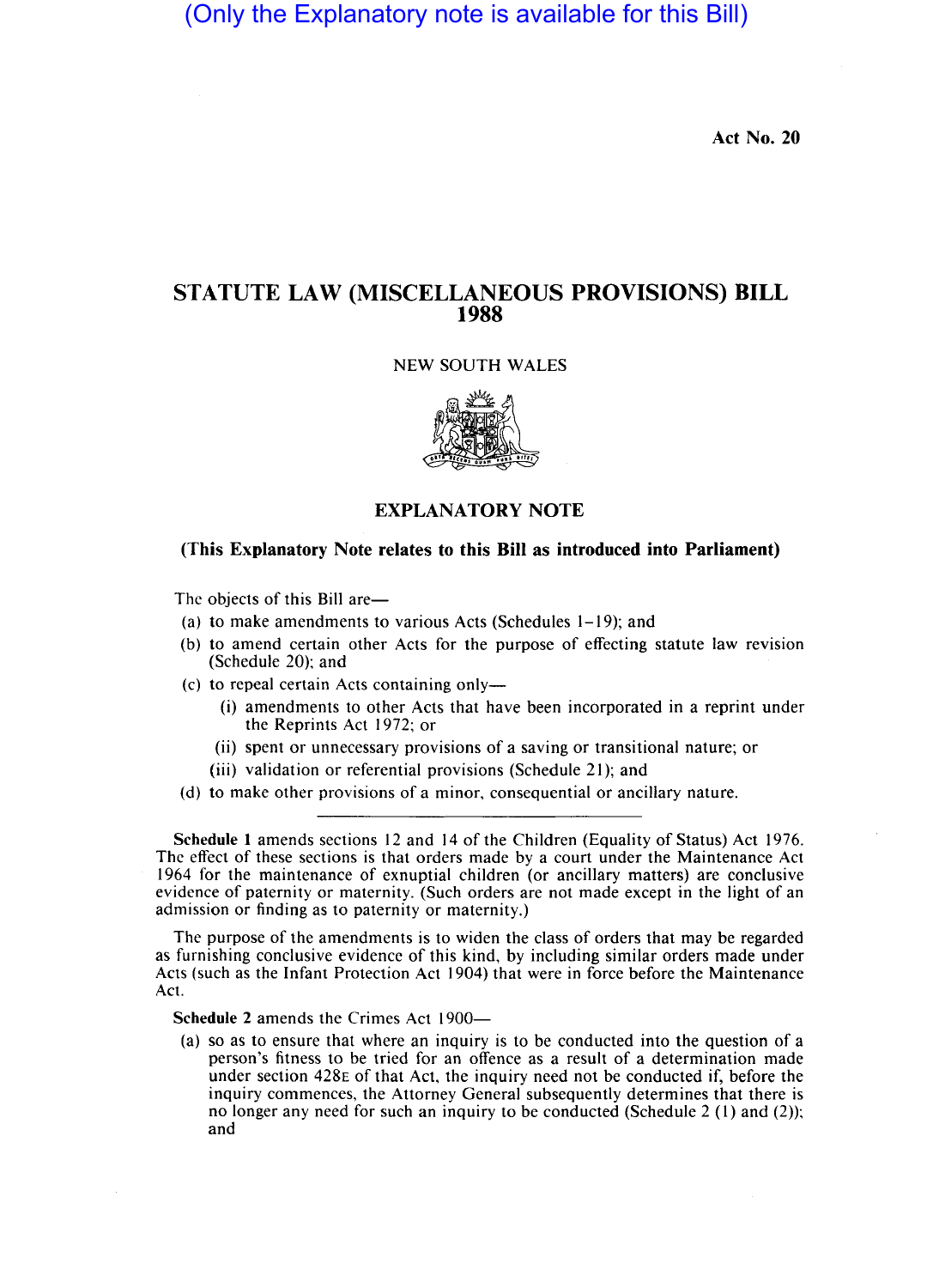(b) to make it clear that the Attorney General's functions under section 428M of the Act (following notification of a determination of the Mental Health Review Tribunal as to the fitness of a person to be tried for an offence) may be exercised not only after consultation with the Director of Public Prosecutions but also after consideration of the written advice of the Director (Schedule 2 (3)).

**Schedule** 3 amends section 5F of the Criminal Appeal Act 1912 (as inserted by the Criminal Appeal (Amendment) Act 1987) to ensure that the section operates in the manner intended when it was enacted. Section 5F (2) was inserted to enable the Attorney General or Director of Public Prosecutions to appeal as of right to the Court of Criminal Appeal against an interlocutory judgment or order in proceedings (including committal proceedings) for the prosecution of offenders on indictment in the Supreme Court or the District Court. The recent decision of the High Court of Australia in John L Pty Ltd v. Attorney-General (NSW) (1987 (73 ALR 545» interpreted the phrase "proceedings to which the Crown was a party" in section 5c of the Act in a manner which, if applied to section 5F, might prevent the Attorney General or Director of Public Prosecutions appealing as of right in committal proceedings.

The amended section 5F (2) will read:

(2) The Attorney General or the Director of Public Prosecutions may appeal to the Court of Criminal Appeal against an interlocutory judgment or order given or made in proceedings to which this section applies *[and to which the Crown* is *a*  party].

Matter to be omitted is shown in italics.

The proposed amendments to section  $5F(3)$  are by way of statute law revision.

The proposed amendment to section 5F (4) corrects a printing error that occurred in the late stages of preparation of the Criminal Appeal (Amendment) Act 1987.

**Schedule 4** amends the District Court Act 1973 to confer on the Sheriff functions currently conferred only on bailiffs of the District Court. The Sheriff will be empowered to delegate those functions to Sheriff's officers. (Currently, all Sheriff's officers are bailiffs under the Act.) Sheriff's officers will in future exercise their functions under the Act as "Sheriff's officer" rather than as "bailiff" as at present. The amendments will also enable functions to be conferred on the Sheriff by District Court rules. Current provisions concerning bailiffs are retained with minor and consequential amendments.

Parallel amendments are made to the Local Courts (Civil Claims) Act 1970 by Schedule 10.

**Schedule** 5 amends section 13 of the Environmental Planning and Assessment Act 1979 to change the name of the Director of Environment and Planning to the Director of Planning.

**Schedule 6** amends section 5 of the Judges' Pensions Act 1953 which provides for pensions of judges who retire because of ill-health. The proposed amendments will-

- (a) enable the Secretary of the Department of Health to authorise another person to provide certificates under section 5; and
- (b) require a certificate that a person is not suffering from any impairment of health likely to affect capacity for judicial office to be given before the person's appointment as a judge (at present, such a certificate may be given after appointment).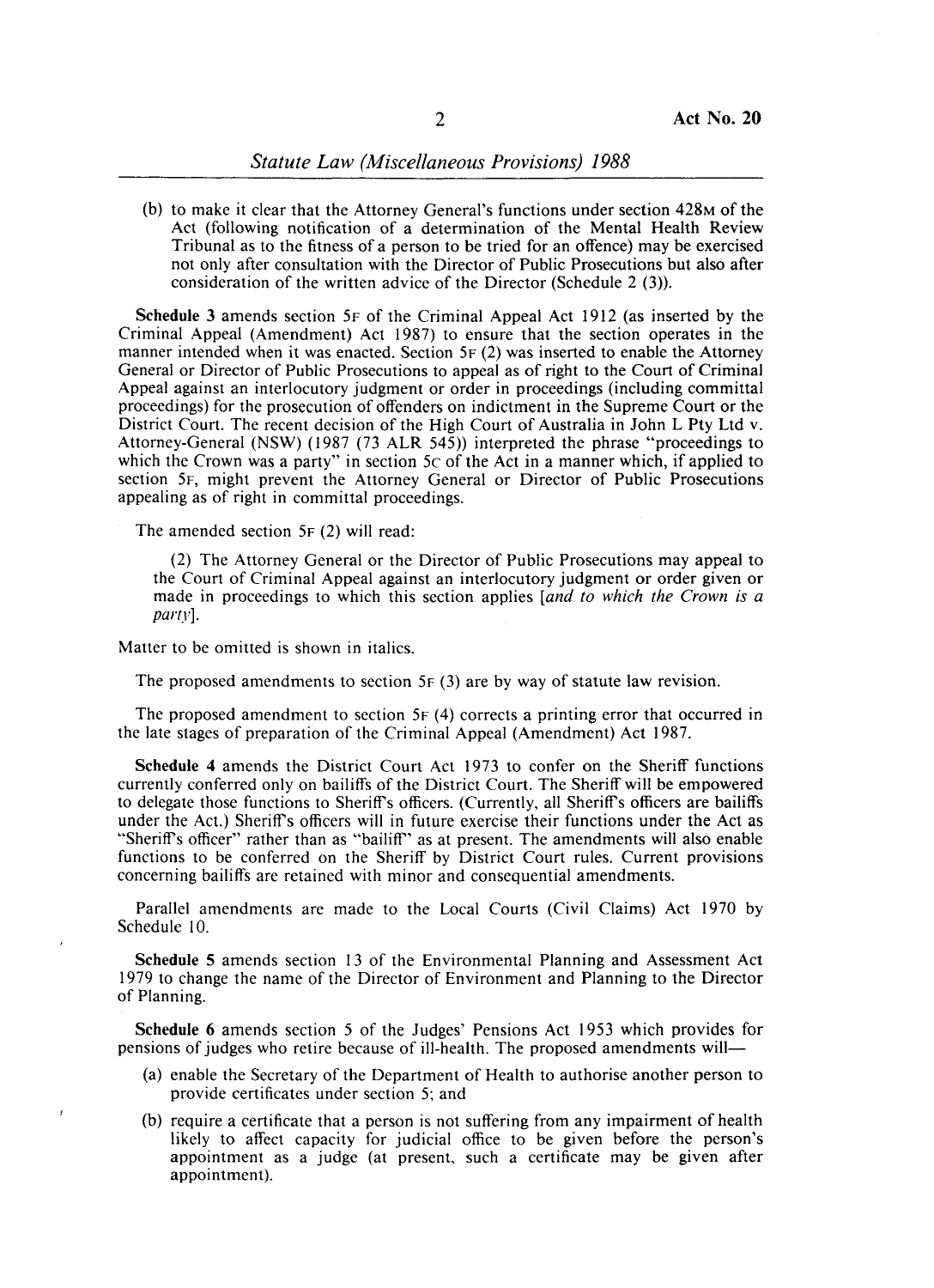**Schedule** 7 amends the Jury Act 1977 to streamline the procedure for taking proceedings against a person who has failed to attend for jury service at a court or jury pool and declined to be dealt with under the penalty notice procedure. The proposed amendment repeals a provision requiring the approval of a judge before proceedings can be taken against such a person and permitting a judge to summarily impose a penalty for the failure to attend.

**Schedule 8** amends the Justices Act 1902 in the following respects:

Section 48E (2) of the Act requires a Justice to reject a paper committal and direct the relevant prosecution witness to give evidence orally if the defendant makes the necessary application before the paper committal is received in evidence. The provision must be read in the light of the mandatory paper committal provisions introduced by the Justices (Paper Committals) Amendment Act 1987, and, in particular, the amendment to section  $48E(1)$  (b) which limited the obligation of a Justice to grant such an application to cases in which it was in the interests of justice to do so. The proposed consequential amendment to section  $48E$  (2) (Schedule 8 (1)) will put the matter beyond doubt.

Section  $100z<sub>A</sub>$  (1) of the Act requires applications under section  $100<sub>Y</sub>$  and references from the Minister under section 100z relating to certain traffic offences to be dealt with by the Clerk of the Local Court nearest to the place where the offence was allegedly committed. The proposed amendment to the subsection (Schedule  $8$  (2)) will overcome the inconvenience this requirement can cause by enabling the application or reference to be dealt with by the Clerk of any Local Court.

**Schedule 9 amends the Legal Profession Act 1987-**

- (a) to make the language of sections 25 and 163 consistent with that used in parallel provisions of the Act (Schedule  $9(1)$  and (4)); and
- (b) to enable a solicitor to withdraw money from a general trust account for disbursements yet to be paid (Schedule  $9(2)(a)$ ); and
- (c) to ensure that the requirements of that Act in relation to the keeping of trust account records extend to all trust money, whether or not it is for the time being held in a general trust account (Schedule  $9(2)$  (b)); and
- (d) to amend section 117 (2) of the Act so that it provides (as did the former section  $40c$  (1) of the Legal Practitioners Act 1898 on which it is based) that it is an offence for a person to directly or indirectly do any general legal work, or any probate work, for a fee unless the person is a legal practitioner (Schedule  $9(3)$ ); and
- (e) to decrease from 8 to 6 members the quorum required for a joint sitting of the Barristers Admission Board and the Solicitors Admission Board (Schedule 9 (5)  $(a)$ ; and
- (f) to enable one or more reserve members to be nominated to act in the office of a member of an Admission Board during the member's illness or absence (the reserve member is to hold the same qualification and be nominated in the same manner as the member for whom he or she is to act) (Schedule  $9(5)$  (b)).

**Schedule 10** amends the Local Courts (Civil Claims) Act 1970 in 2 respects.

Firstly, to enable rules to be made to authorise and provide for the auctioning by a licensed auctioneer of goods and other personal property seized under a writ of execution issued by a Local Court. Currently, seized property can only be sold by the bailiff. The amendment brings Local Courts into line with the Supreme and District Courts.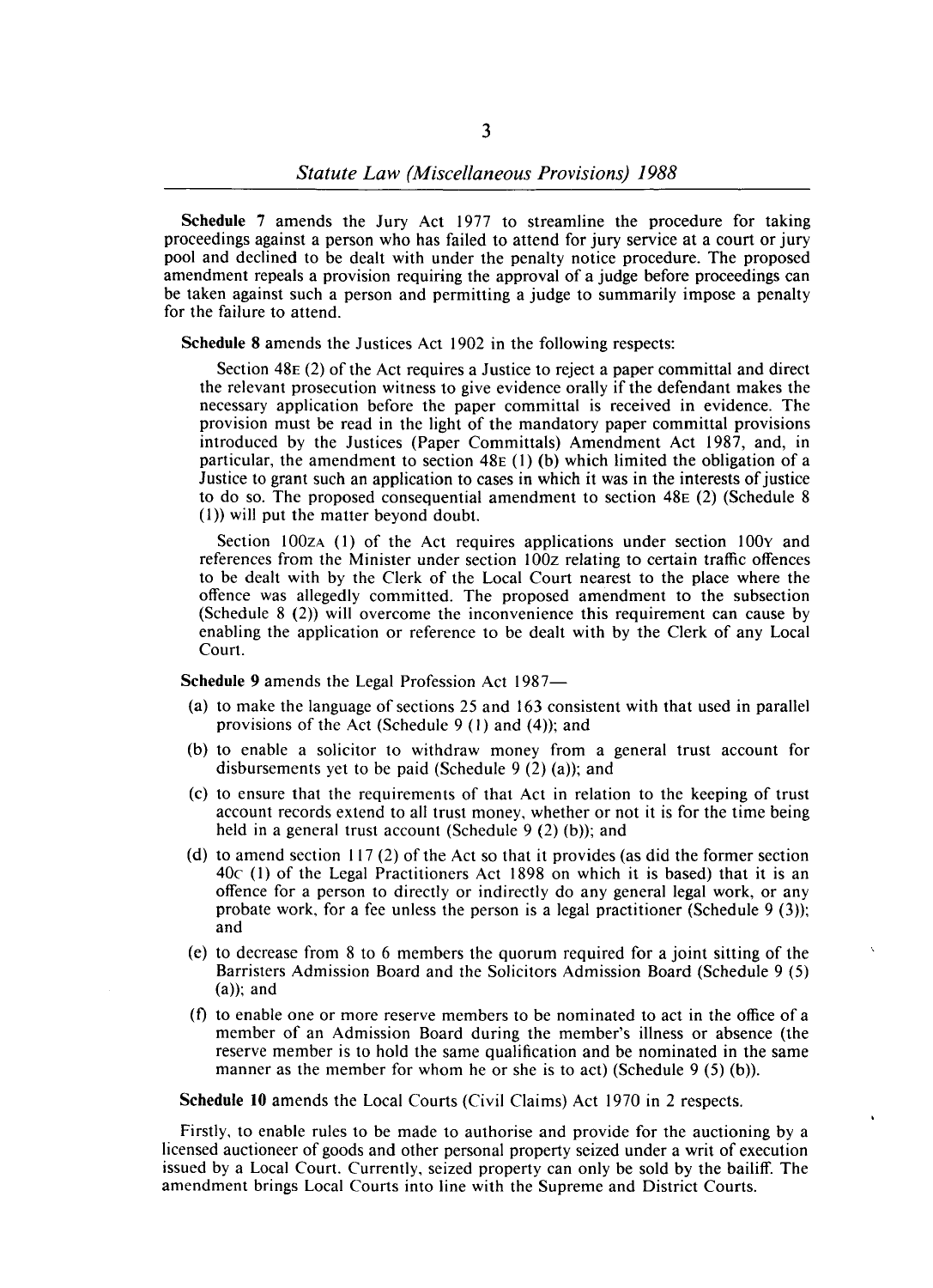Secondly, to confer on the Sheriff functions currently conferred only on bailiffs of Local Courts. The Sheriff will be empowered to delegate those functions to Sheriff's officers. (The Act currently provides that all Sheriff's officers are bailiffs.) Sheriff's officers will in future exercise their functions under the Act as "Sheriff's officer" rather than as "bailiff" as at present. The amendments will also enable functions to be conferred on the Sheriff by Local Court rules. Current provisions concerning bailiffs are retained with minor and consequential amendments. Parallel amendments are made to the District Court Act 1973 by Schedule 4.

Schedule 11 amends the Local Government Act 1919 in the following respects:

Under section 93A of the Act a person holding the position of a health surveyor of a council under the section before its substitution by the Local Government (General Revision) Amendment Act 1986 is taken to be qualified to hold the position of chief health surveyor or assistant health surveyor of the council. The proposed amendment to the section (Schedule  $11$  (1)) will provide for persons who were qualified for appointment to the position of a health surveyor before the substitution to be treated in the same way. (A person was qualified for appointment if the person held a certificate as prescribed or was exempted from doing so.)

Under section 161 of the Act rates cannot be abandoned or written off the books of account of a council unless the auditor of the council certifies that the abandonment or writing off complies with the relevant ordinance. The proposed amendment to the section (Schedule  $11(2)$ ) omits this obsolete requirement. The ordinance will be appropriately amended to take into account modern auditing practice.

Under section 546 (Various powers) of the Act a shire council may, by resolution, alter the boundaries of adjoining urban areas, add to the area of an urban area, constitute a new urban area or unite an urban area. The proposed amendment to section 546 (Schedule 11 $(3)$ ) will make it clear that a shire council may also declare that land has ceased to form part of an urban area.

Schedule 12 amends the Marketing of Primary Products Act 1983 to widen the existing power in section 163 (3) (b) of the Act to make regulations for or with respect to the making and keeping of records by a producer so that regulations may be made to require other persons involved in the marketing of primary products to make or keep records (Schedule 12 (3». The Schedule also includes amendments to sections 117 and 144 of the Act by way of statute law revision (Schedule  $12$  (1) and (2)).

Schedule 13 amends the Motor Vehicles (Taxation) Act 1980 so as to ratify the collection of a tax which has been paid since 27 October 1987 on heavy motor vehicles not used substantially for private purposes.

Schedule 14 amends the Pay-roll Tax Act 1971-

- (a) to restore a definition ("corresponding law") repealed by the Pay-roll Tax (Information Disclosure) Amendment Act 1987 so that any uncertainty as to the effect of provisions of the Act using the definition is avoided (Schedule 14 (1)); and
- (b) to provide for the approval rather than prescription of forms referred to in section 13 of the Act (Schedule 14  $(2)$ ); and
- (c) to correct a typographical error contained in a formula (relating to the calculation of the amount of pay-roll tax payable by the members of a group of employers from I July 1987) inserted by the Pay-roll Tax (Amendment) Act 1987 (Schedule  $14(3)$ ).

(The relevant provision will only apply to the annual adjustment of pay-roll tax from 30 June 1988.)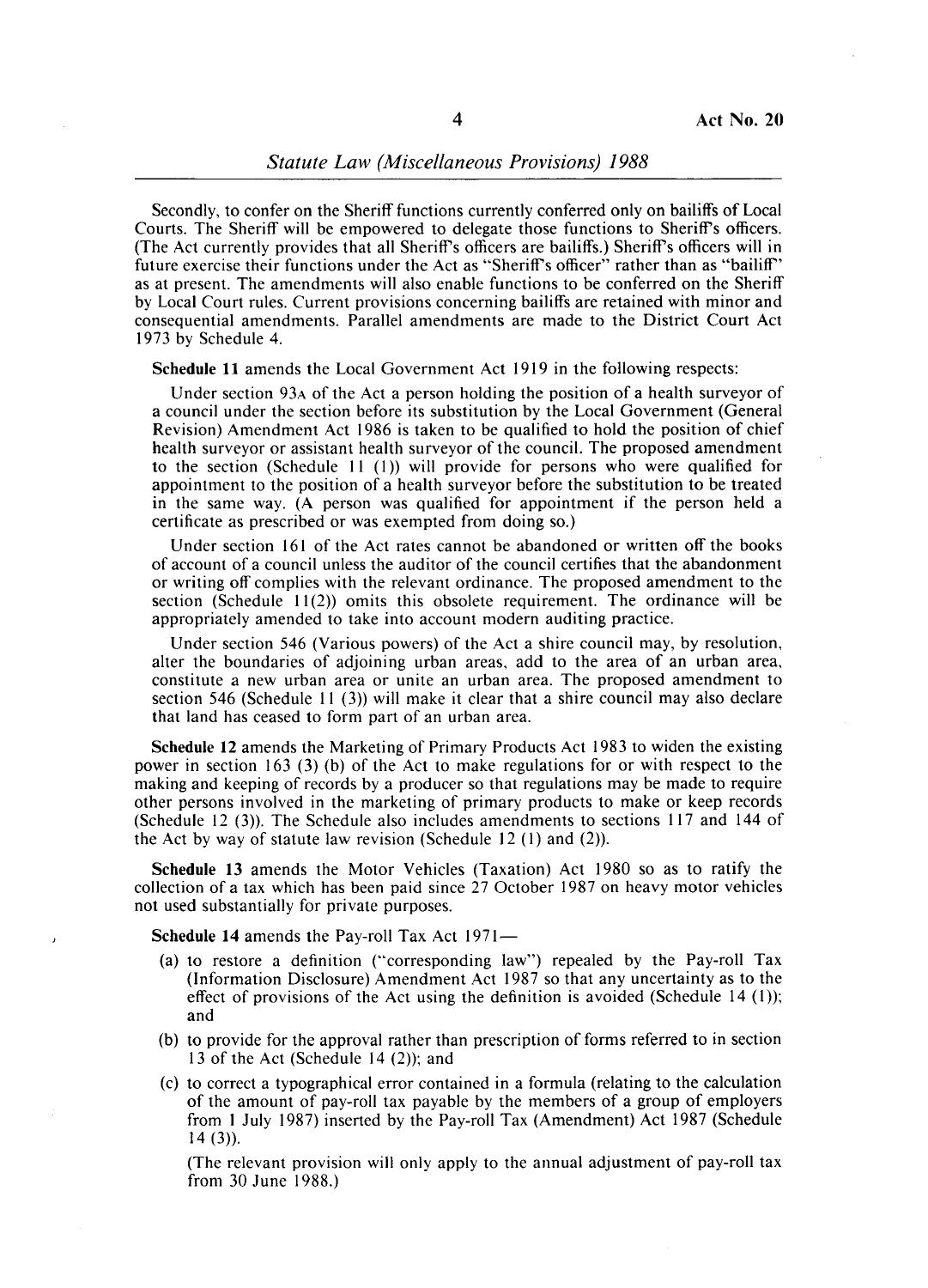**Schedule 15** amends the definition of "charitable organisation" in section 4 of the Prevention of Cruelty to Animals Act 1979 to enable persons who are officers of certain organisations or associations which are exempted from registration as a charity by or under the Charitable Collections Act 1934 to be officers for the purposes of the Prevention of Cruelty to Animals Act 1979.

The Schedule also includes amendments by way of statute law revision to the definition of "officer" in section 4, and to section 25, of the Act.

**Schedule 16 amends the Real Property Act 1900-**

- (a) to make it clear that the Registrar-General can record certain dealings (such as a transfer pursuant to the exercise of a mortgagee's power of sale) effected by the registered proprietor of a mortgage, lease, charge or covenant charge which was able to be registered because a caveat lapsed (Schedule 16  $(1)$ ); and
- (b) to make it clear that if a caveator is given notice of the lodging of a dealing for registration and does not take the required action to prevent the dealing from being registered the caveat lapses only in respect of that particular dealing (Schedule 16 $(2)$ ); and
- (c) to allow the registered proprietor of an estate or interest in the land described in a caveat to apply to the Registrar-General to have notice sent to the caveator that the caveat will lapse if no further action is taken (Schedule  $16(3)$ ); and
- (d) to declare that the Supreme Court, on hearing an application for an order extending the operation of a caveat, may make any orders it thinks fit (Schedule 16  $(4)$ ; and
- (e) to permit a person having an estate or interest in land the subject of a caveat to apply to the Supreme Court for an order that the caveat be withdrawn (Schedule  $16 (5)$ ; and
- (f) to enable the Supreme Court to determine the manner of service of a notice on a caveator (Schedule 16 (6)).

It is also proposed to amend section 105A of the Act as a consequence of the amendment of the Supreme Court Act 1970 by Schedule 18 (2) which will authorise (in certain circumstances) the sale or mortgage by a judgment debtor of land affected by a Supreme Court writ. The amendments to the Real Property Act will authorise the Registrar-General to register certain dealings affecting the land free of the writ. The proposed arrangements currently exist in respect of the District Court.

**Schedule 17** amends section 8 of the Revenue Laws (Reciprocal Powers) Act 1987 to widen the defences available to a person who fails or refuses to comply with a requirement made under section 6 (Investigation powers) of the Act so that they are consistent with those available under section **II** for a failure or refusal to comply with a requirement made under section 9 or 10 of the Act (relating to the powers of the relevant principal New South Wales revenue officer and designated Commonwealth and State revenue officer to obtain information and evidence). When amended, section 8 will provide that if a person charged with an offence under the section satisfies the court hearing the charge that he or she could not, by the exercise of reasonable diligence, have complied with a requirement made under section 6 (or that the person complied with it to the extent of the person's ability) the person will not be guilty of the offence. Under the existing provision a defence is available only in relation to the failure or refusal to answer certain questions and does not extend to, for example, a failure to produce records for inspection or to produce a statement in English of any records produced not written in the English language.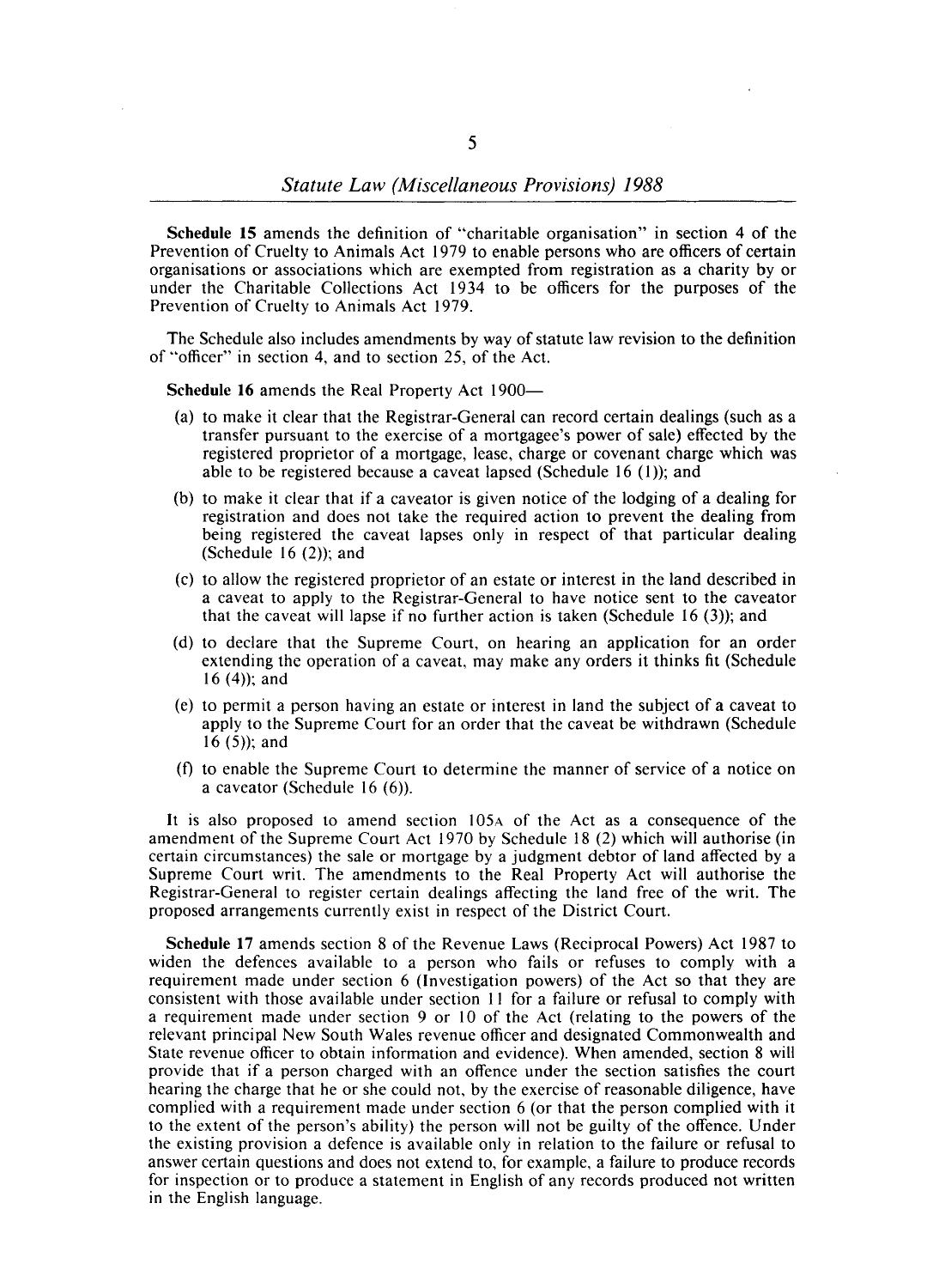**Schedule 18** amends the Supreme Court Act 1970 in the following respects:

The proposed amendments to section 17 and the Third Schedule (Schedule 18 (I) and (4)) clarify the effect of amendments made by the Supreme Court (Appeals) Amendment Act 1987. The latter amendments excluded the making of an application or appeal to the Court of Appeal against the refusal of an interlocutory judgment or order in criminal proceedings in the District Court. The proposed amendments make it clear that the exclusion applies to an order made in committal proceedings.

Proposed section 98A (Schedule 18 (2)) will introduce a procedure (the same as currently exists in the District Court Act 1973) to enable the sale or mortgage by a judgment debtor of land affected by a Supreme Court writ. The procedure embodies appropriate safeguards for judgment creditors and the purchaser or mortgagee.

Proposed section 99A will make it clear that the Sheriff is under no obligation to remove goods from land when executing a writ of possession (Schedule 18 (3».

**Schedule 19 amends the Victims Compensation Act 1987 so as —** 

- (a) to effect minor statute law revision (Schedule 19 (I)); and
- (b) to remove the existing \$1,000 limit relating to the scale of costs that may be prescribed by the rules of the Victims Compensation Tribunal (Schedule 19 (2)  $(a)$ ; and
- (c) to enable an award of costs in proceedings before the Victims Compensation Tribunal to be made payable to the applicant in the proceedings or to any other person for the benefit of the applicant (Schedule 19 $(2)$  (b)); and
- (d) to ensure that the provisions of Part 6 (Compensation awarded by a court) enable a court to give directions for compensation for loss as well as for injury (Schedule 19 (3) and (4)).

**Schedule 20** amends certain other Acts for the purpose of effecting statute law revision. A number of amendments are made relating to formal drafting matters, such as the ranging of provisions and cross-references within Acts and minor corrections. The Schedule also contains amendments for the following purposes:

To amend the following Acts to transfer referential provisions in amending Acts to be repealed by this Act that are not saved by the Interpretation Act 1987 to the Principal Acts to which they relate:

Coal and Oil Shale Mine Workers (Superannuation) Act 1941 Mines Inspection Act 1901 Pastures Protection Act 1934.

To amend section 39 (Duration of licences) of the Business Franchise Licences (Tobacco) Act 1987 to ensure that the period of a licence is defined as being from the 28th day of one month (or such other day as is specified in the licence) until the end of the 27th day of the following month. (In its present form the section could, in some instances, have the unintended effect of providing that a licence ceases to be in force before it takes effect.)

To amend section 8 of the Colleges of Advanced Education Act 1975 to make it clear that a member of the council of a corporate college is taken to have vacated office if the member is removed from office under section 47 of the Interpretation Act 1987. The proposed amendment removes any doubt that might have been raised in this respect by the repeal of section 7 (6) of the Act consequent on the enactment of the Interpretation Act 1987.

To repeal a superfluous section of the State Public Service Superannuation Act 1985 (relating to a provision repealed by the State Public Service Superannuation (Amendment) Act 1987).